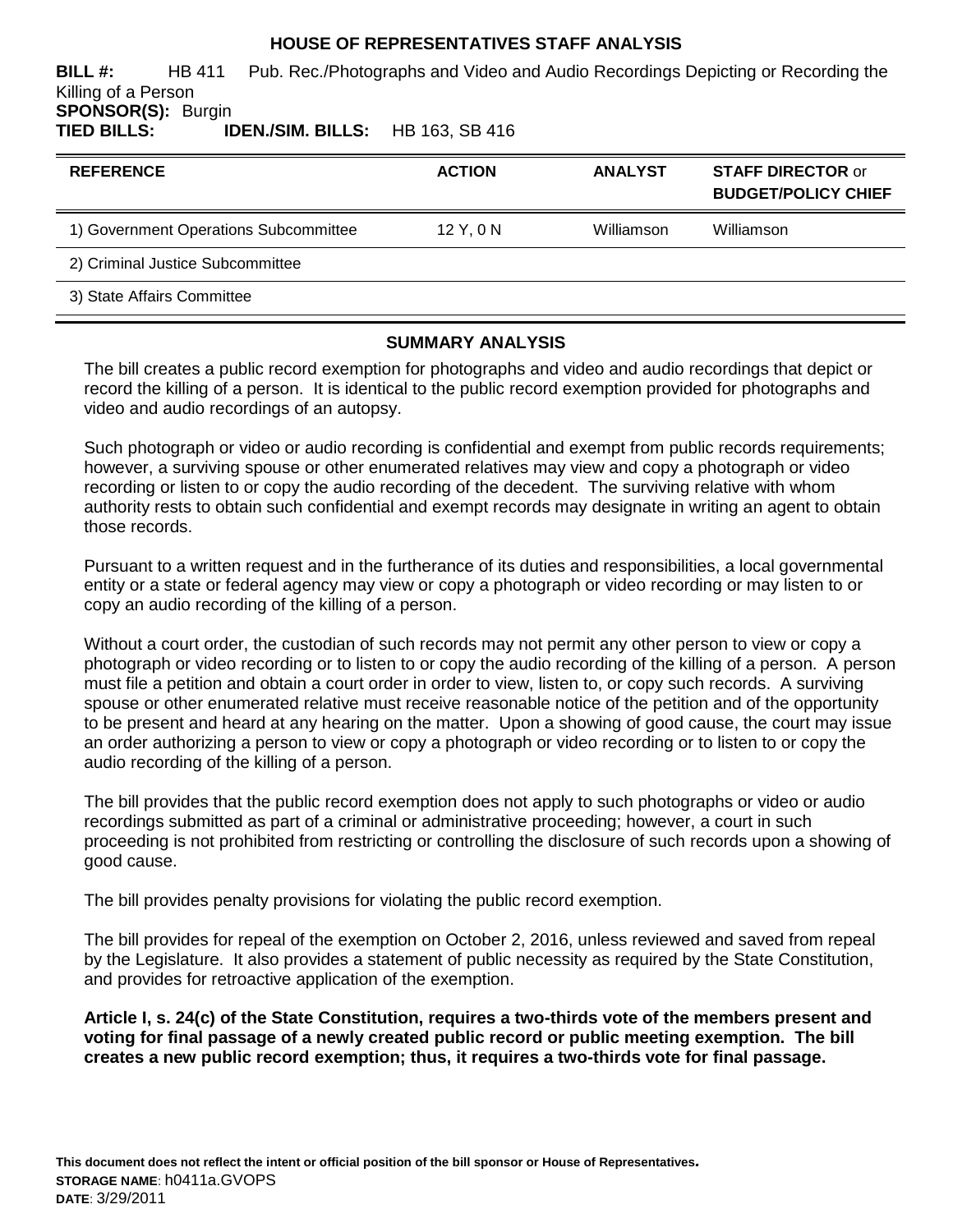# **FULL ANALYSIS**

# **I. SUBSTANTIVE ANALYSIS**

# A. EFFECT OF PROPOSED CHANGES:

### **Background**

#### Public Records Law

Article I, s. 24(a) of the State Constitution sets forth the state's public policy regarding access to government records. The section guarantees every person a right to inspect or copy any public record of the legislative, executive, and judicial branches of government. The Legislature, however, may provide by general law for the exemption of records from the requirements of Article I, s. 24(a) of the State Constitution. The general law must state with specificity the public necessity justifying the exemption (public necessity statement) and must be no broader than necessary to accomplish its purpose.<sup>1</sup>

Public policy regarding access to government records is addressed further in the Florida Statutes. Section 119.07(1), F.S., guarantees every person a right to inspect and copy any state, county, or municipal record. Furthermore, the Open Government Sunset Review Act<sup>2</sup> provides that a public record or public meeting exemption may be created or maintained only if it serves an identifiable public purpose. In addition, it may be no broader than is necessary to meet one of the following purposes:

- Allows the state or its political subdivisions to effectively and efficiently administer a governmental program, which administration would be significantly impaired without the exemption.
- Protects sensitive personal information that, if released, would be defamatory or would  $\bullet$ jeopardize an individual's safety; however, only the identity of an individual may be exempted under this provision.
- Protects trade or business secrets.

Public Record Exemption, Criminal Intelligence and Criminal Investigative Information Current law provides a public record exemption for criminal intelligence information $3$  and criminal investigative information.<sup>4</sup> Active criminal intelligence information<sup>5</sup> and active criminal investigative information $^6$  are exempt<sup>7</sup> from public records requirements.

#### Public Record Exemption, Autopsy Photos and Video Audio Recordings

Current law provides a public record exemption for photographs and video and audio recordings of an autopsy held by a medical examiner. $8$  Such photographs and video and audio recordings are

 $\overline{a}$ 

a reasonable, good faith anticipation of securing an arrest or prosecution in the foreseeable future. Section 119.011(3)(d)2., F.S.

 $<sup>7</sup>$  There is a difference between records the Legislature designates as exempt from public record requirements and those the Legislature</sup> deems confidential and exempt. A record classified as exempt from public disclosure may be disclosed under certain circumstances. (*See WFTV, Inc. v. The School Board of Seminole*, 874 So.2d 48, 53 (Fla. 5th DCA 2004), review denied 892 So.2d 1015 (Fla. 2004); *City of Riviera Beach v. Barfield*, 642 So.2d 1135 (Fla. 4th DCA 1994); *Williams v. City of Minneola*, 575 So.2d 687 (Fla. 5th DCA 1991). If the Legislature designates a record as confidential and exempt from public disclosure, such record may not be released, by the custodian of public records, to anyone other than the persons or entities specifically designated in the statutory exemption. (*See* Attorney General Opinion 85-62, August 1, 1985).

<sup>&</sup>lt;sup>1</sup> Section 24(c), Art. I of the State Constitution.

 $<sup>2</sup>$  Section 119.15, F.S.</sup>

 $3$  Section 119.011(3)(a), F.S., defines "criminal intelligence information" to mean "information with respect to an identifiable person or group of persons collected by a criminal justice agency in an effort to anticipate, prevent, or monitor possible criminal activity." <sup>4</sup> Section 119.011(3)(b), F.S., defines "criminal investigative information" to mean "information with respect to an identifiable person or group of persons compiled by a criminal justice agency in the course of conducting a criminal investigation of a specific act or omission, including, but not limited to, information derived from laboratory tests, reports of investigators or informants, or any type of surveillance."

 $<sup>5</sup>$  Criminal intelligence information is considered "active" as long as it is related to intelligence gathering conducted with a reasonable,</sup> good faith belief that it will lead to detection of ongoing or reasonably anticipated criminal activities. Section 119.011(3)(d)1., F.S.  $\frac{1}{6}$  Criminal investigative information is considered "active" as long as it is related to an ongoing investigation which is continuing with

<sup>&</sup>lt;sup>8</sup> Section 406.135(2), F.S.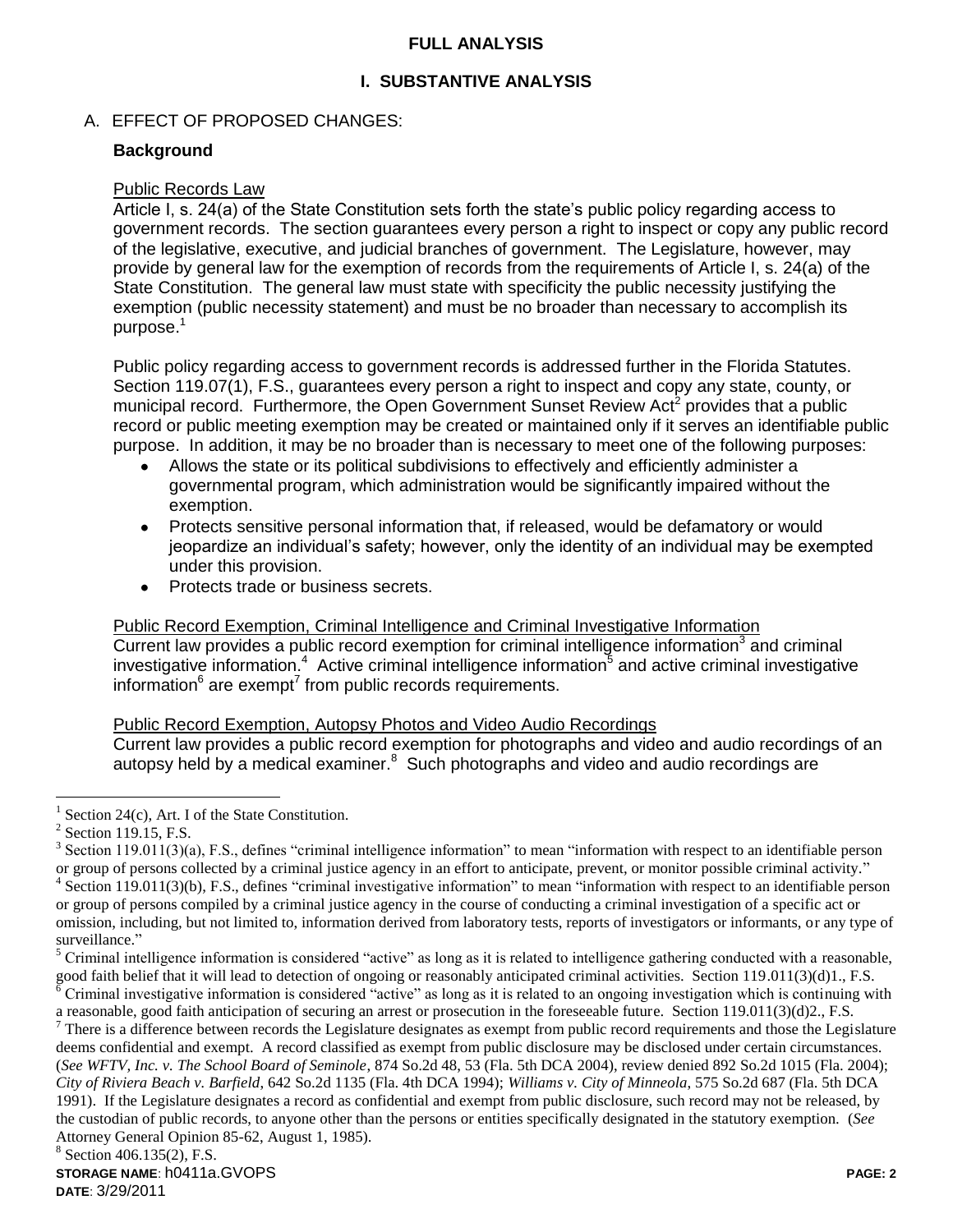confidential and exempt from public records requirements, except that a surviving spouse and other enumerated family members may obtain the records.

Pursuant to a written request and in the furtherance of its duties and responsibilities, a local governmental entity or a state or federal agency may view or copy a photograph or video recording or may listen to or copy an audio recording of an autopsy. The identity of the deceased must remain confidential and exempt.<sup>9</sup>

Other than these exceptions, a custodian of the photographs and video and audio recordings is prohibited from releasing such photographs and recordings to any other person not authorized under the exemption, without a court order.<sup>10</sup>

### **Effect of Bill**

The bill creates a public record exemption for photographs and video and audio recordings that depict or record the killing of a person. The public record exemption is identical to the public record exemption provided for photographs and video and audio recordings of an autopsy.

The bill defines "killing of a person" to mean

[A]ll acts or events that cause or otherwise relate to the death of any human being, including any related acts or events immediately preceding or subsequent to the acts or events that were the proximate cause of death.

Such photograph or video or audio recording is confidential and exempt from public records requirements; however, a surviving spouse may view and copy a photograph or video recording or listen to or copy the audio recording of the decedent. If there is no surviving spouse, then the surviving parents have access to such records. If there is no surviving spouse or parent, then an adult child has access to such records. The surviving relative with whom authority rests to obtain such confidential and exempt records may designate in writing an agent to obtain those records.

Pursuant to a written request and in the furtherance of its duties and responsibilities, a local governmental entity or a state or federal agency may view or copy a photograph or video recording or may listen to or copy an audio recording of the killing of a person. The identity of the deceased must remain confidential and exempt.

Without a court order, the custodian of such records may not permit any other person to view or copy a photograph or video recording or to listen to or copy the audio recording of the killing of a person. A person must file a petition and obtain a court order in order to view, listen to, or copy such records. A surviving spouse must receive reasonable notice of the petition and of the opportunity to be present and heard at any hearing on the matter. If there is no surviving spouse, then such notice must be provided to the deceased's parents, and if the deceased has no living parent, then to the adult child of the deceased.

Upon a showing of good cause, the court may issue an order authorizing a person to view or copy a photograph or video recording or to listen to or copy the audio recording of the killing of a person. The bill provides that, in determining good cause, the court must consider:

- Whether such disclosure is necessary for the public evaluation of governmental performance;
- The seriousness of the intrusion into the family's right to privacy and whether such disclosure is the least intrusive means available; and
- The availability of similar information in other public records, regardless of form.

The bill provides that the public record exemption does not apply to such photographs or video or audio recordings submitted as part of a criminal or administrative proceeding; however, it appears to apply to

 $\overline{a}$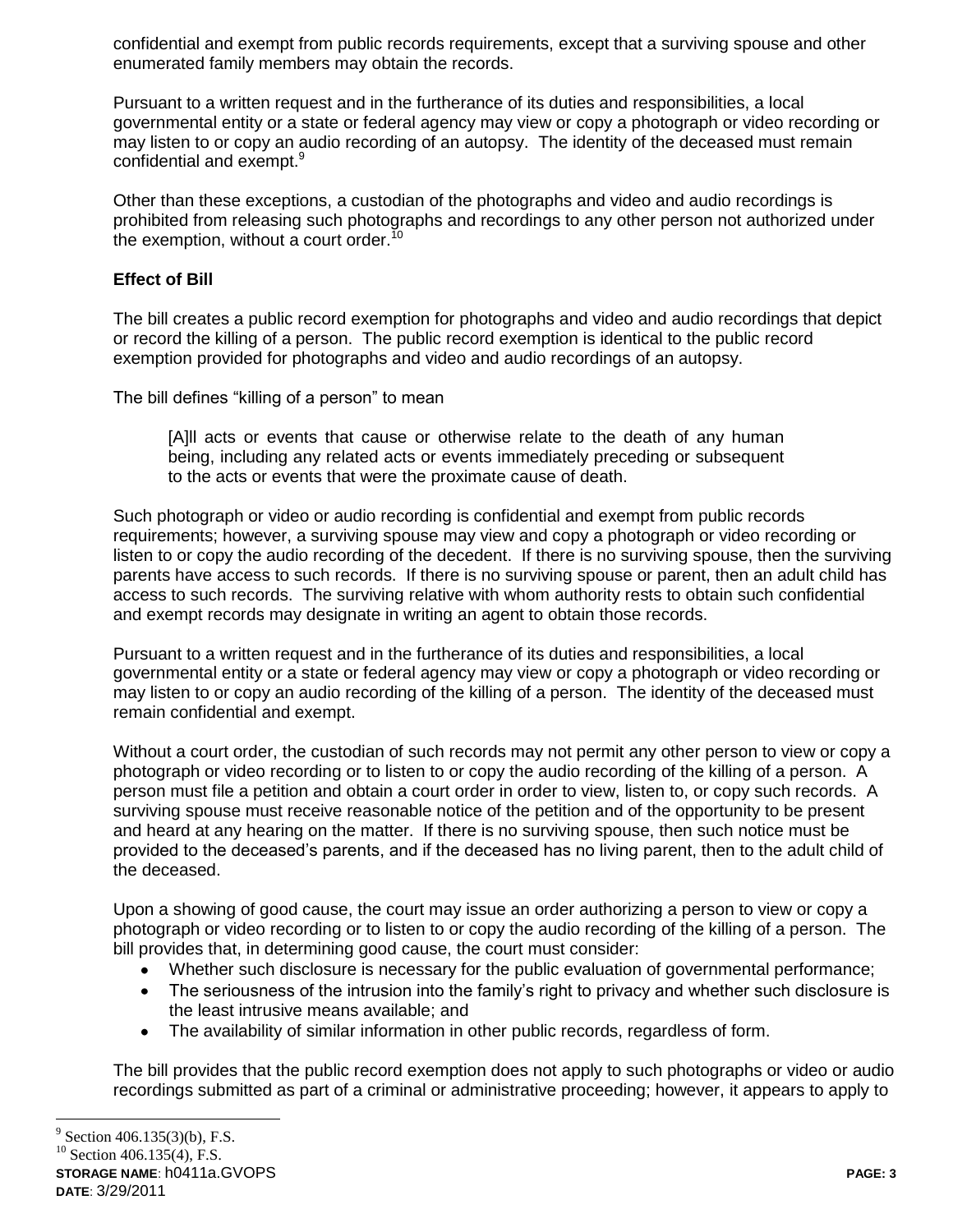such information submitted as part of a civil proceeding. In addition, a court in such proceeding is not prohibited from restricting or controlling the disclosure of such records upon a showing of good cause.

It is a third degree felony for any:

- Custodian of such photograph or video or audio recording who willfully and knowingly violates the provisions of the exemption.
- $\bullet$ Person who willfully and knowingly violates a court order issued pursuant to the exemption.

The bill provides for repeal of the exemption on October 2, 2016, unless reviewed and saved from repeal by the Legislature. It also provides a statement of public necessity as required by the State Constitution,<sup>11</sup> and provides for retroactive application<sup>12</sup> of the public record exemption.

B. SECTION DIRECTORY:

Section 1 creates an unnumbered section of law to create a public record exemption for photographs and video and audio recordings that depict or record the killing of a person.

Section 2 provides a public necessity statement.

Section 3 provides an effective date of July 1, 2011.

#### **II. FISCAL ANALYSIS & ECONOMIC IMPACT STATEMENT**

- A. FISCAL IMPACT ON STATE GOVERNMENT:
	- 1. Revenues:

None.

2. Expenditures:

*See* Fiscal Comments section.

- B. FISCAL IMPACT ON LOCAL GOVERNMENTS:
	- 1. Revenues:

None.

2. Expenditures:

*See* Fiscal Comments section.

C. DIRECT ECONOMIC IMPACT ON PRIVATE SECTOR:

The bill requires a person to petition the court for access to photographs and video and audio recordings of a killing of a person. As such, a person petitioning the court would be subject to court costs and fees.

D. FISCAL COMMENTS:

On March 2, 2011, SB 416<sup>13</sup> was on the Criminal Justice Impact Conference agenda. As such, the fiscal impact was deemed insignificant because of low volume and because of the unranked third degree felonies.

 $\overline{a}$ 

 $11$  Section 24(c), Art. I of the State Constitution.

 $12$  The Supreme Court of Florida ruled that a public record exemption is not to be applied retroactively unless the legislation clearly expresses intent that such exemption is to be applied retroactively. *Memorial Hospital-West Volusia, Inc. v. News-Journal Corporation*, 729 So.2d. 373 (Fla. 2001).